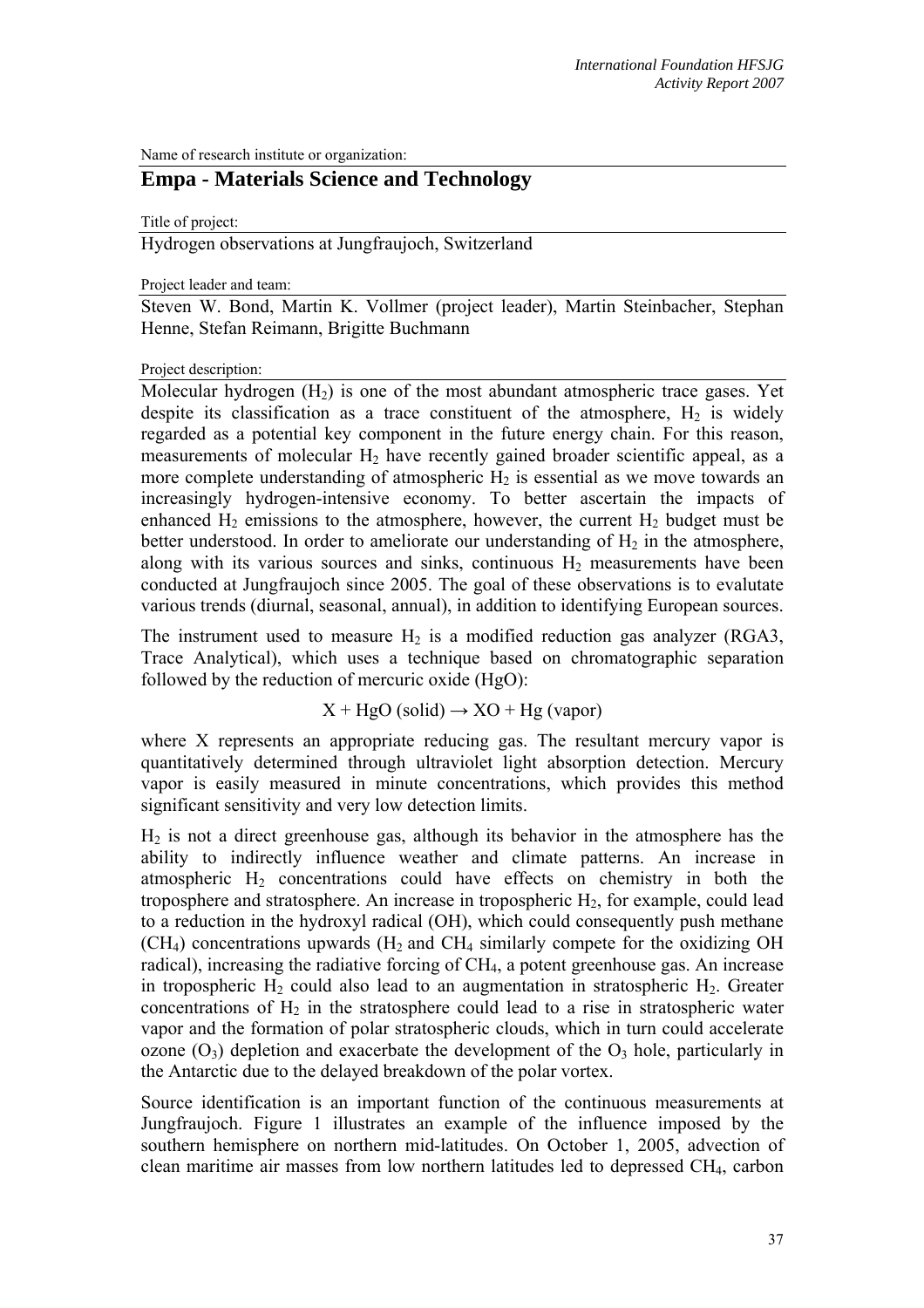monoxide  $(CO)$ , and chlorofrom  $(CHCl<sub>3</sub>)$  concentrations at Jungfraujoch. On the other hand, molecular  $H_2$  concentrations were simultaneously elevated. Figure 2 below depicts the 10-day backward trajectories of the maritime air masses that produced the results observed in Figure 1. The trajectories are based on 3-D wind analysis from the European Centre for Medium-Range Weather Forecasts (ECMWF).



*Figure 1. Concentrations of various substances depicting influence of southern hemisphere on northern mid-latitudes.* 

Anthropogenic activities are major sources of  $CH<sub>4</sub>$ , CO, and  $CHCl<sub>3</sub>$ , and are a significant factor in the global budget of each of these substances. As a result of



*Figure 2. 10-day backward air mass trajectories leading to measurements at Jungfraujoch on October 1, 2005.* 

human activities, concentrations of these pollutants are higher in the northern hemisphere. As air masses from low northern latitudes (which are influenced by the lower concentrations of these compounds in the southern hemisphere) are carried north, measured concentrations of these pollutants are reduced at the Jungfraujoch station. Alternatively, the soil sink is the major factor in the global  $H_2$  budget. With the greater soil surface area in the northern hemisphere,  $H<sub>2</sub>$ concentrations are lower north of the equator, despite correspondingly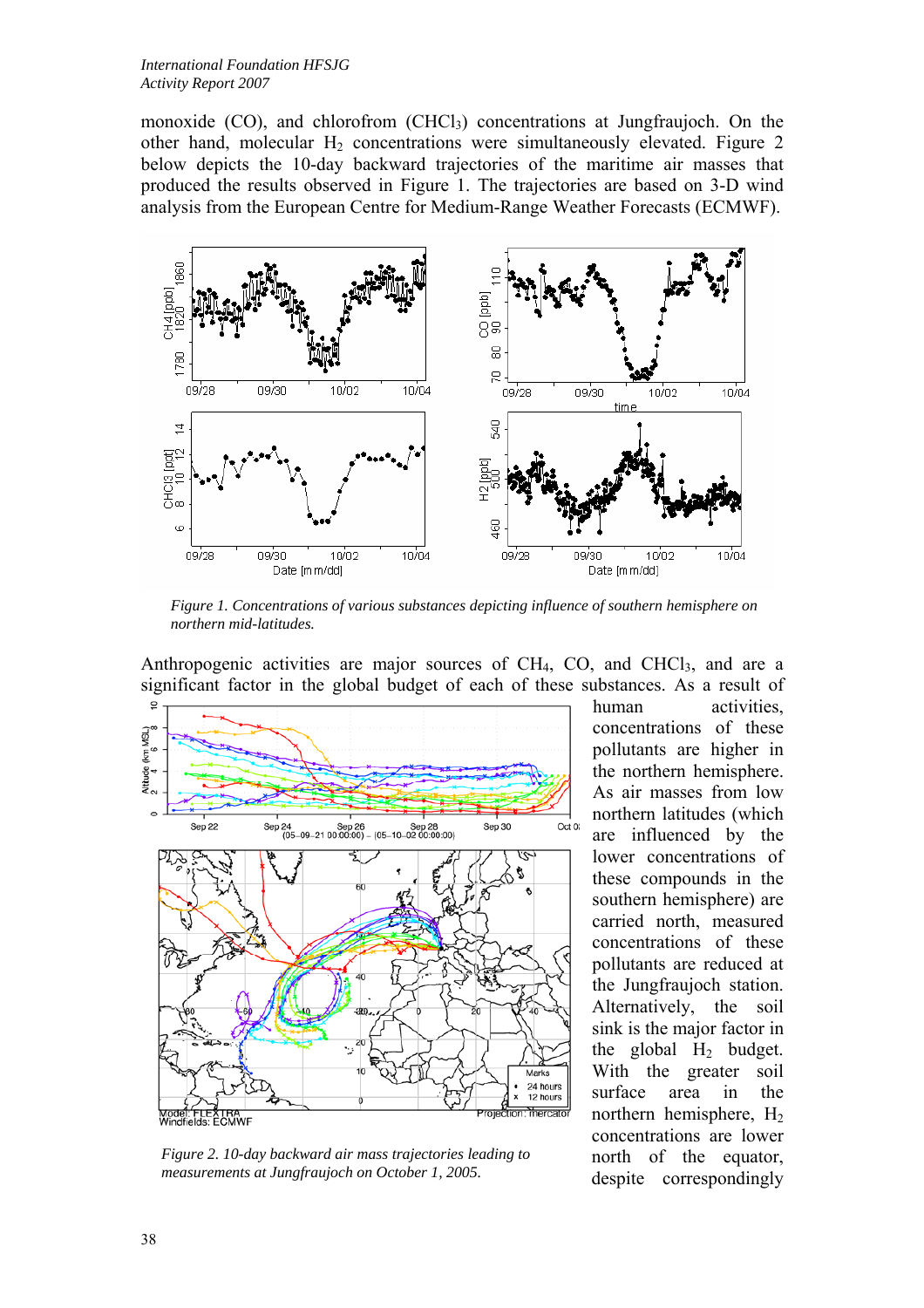higher anthropogenic emissions. As such, as air from low northern latitudes (with high  $H_2$  concentrations from the influence of the southern hemisphere, e.g. from biomass burning) are carried north, measurements at Jungfraujoch reveal elevated  $H<sub>2</sub>$ concentrations, as ambient alpine air is displaced by air from the south.

The continuously measured  $H_2$  at Jungfraujoch will be further analysed for trends and for emissions from European sources. This activity is part of the EUROHYDROS project, where data from several European measurement stations are integrated. Furthermore, measurements are also used within the Competence Centre for Energy and Mobility (CCEM-CH), an activity within the ETH domain.

Key words:

Hydrogen, H<sub>2</sub>, Jungfraujoch, Atmosphere

Collaborating partners/networks:

- EUROHYDROS A European Network for Atmospheric Hydrogen Observations and Studies
- Competence Centre for Energy and Mobility (CCEM-CH)

Scientific publications and public outreach 2007:

## **Refereed journal articles**

Steinbacher, M.**,** A. Fischer, M.K. Vollmer, B. Buchmann, S. Reimann, C. Hueglin, 2007. Perennial observations of molecular hydrogen  $(H<sub>2</sub>)$  at a suburban site in Switzerland. *Atmospheric Environment*, 41, 2111-2124.

Vollmer, M. K., N. Juergens, M. Steinbacher, S. Reimann, M. Weilenmann, B. Buchmann, 2007. Road vehicle emissions of molecular hydrogen  $(H<sub>2</sub>)$  from a tunnel study. *Atmosperic Environment*, 41, 8355-8369, doi:10.1016/j.atmosenv.2007.06.037.

## **Conference contributions**

Vollmer, M. K., Steinbacher, M., Reimann, S., Buchmann, B., Weilenmann, M., Fischer, A., Hill, M., Juergens, N. Atmospheric molecular hydrogen  $(H_2)$ : sources, sinks, and Empa's links, TECAT seminar, Empa Dubendorf, May 5, 2007.

Steinbacher, M., Vollmer, M.K., Henne, S., Brunner, D., Buchmann, B., Reimann, S. Non-CO<sub>2</sub> Greenhouse Gas Mixing Ratios at Jungfraujoch, Switzerland - Influence of Air Mass Origin, 14th WMO/IAEA Meeting of Experts on Carbon Dioxide, Other Greenhouse Gases, and Related Tracer Measurement Techniques, Helsinki, Finland, September 10-13, 2007.

Steinbacher, M., Continuous  $H_2$  observations and  $H_2$  road tunnel studies in Switzerland, EUROHYDROS 1<sup>st</sup> annual meeting, Norwich, September 18-19, 2007.

Bond, S., Vollmer, M. K., Sources and Sinks of Atmospheric  $H_2$  during the Transition to Hydrogen-based Transportation, CONCAWE, Brussels, November 5-6, 2007.

## **Poster presentations**

Bond, S., Reimann, S., Vollmer, M. K., Steinbacher, Hill, M., Buchmann, B., Weilenmann, M., Sources and Sinks of Atmospheric  $H_2$  during the Transition to Hydrogen-based Transportation, Empa PhD Symposium 2007, Empa Akademie, Dübendorf, November 21, 2007.